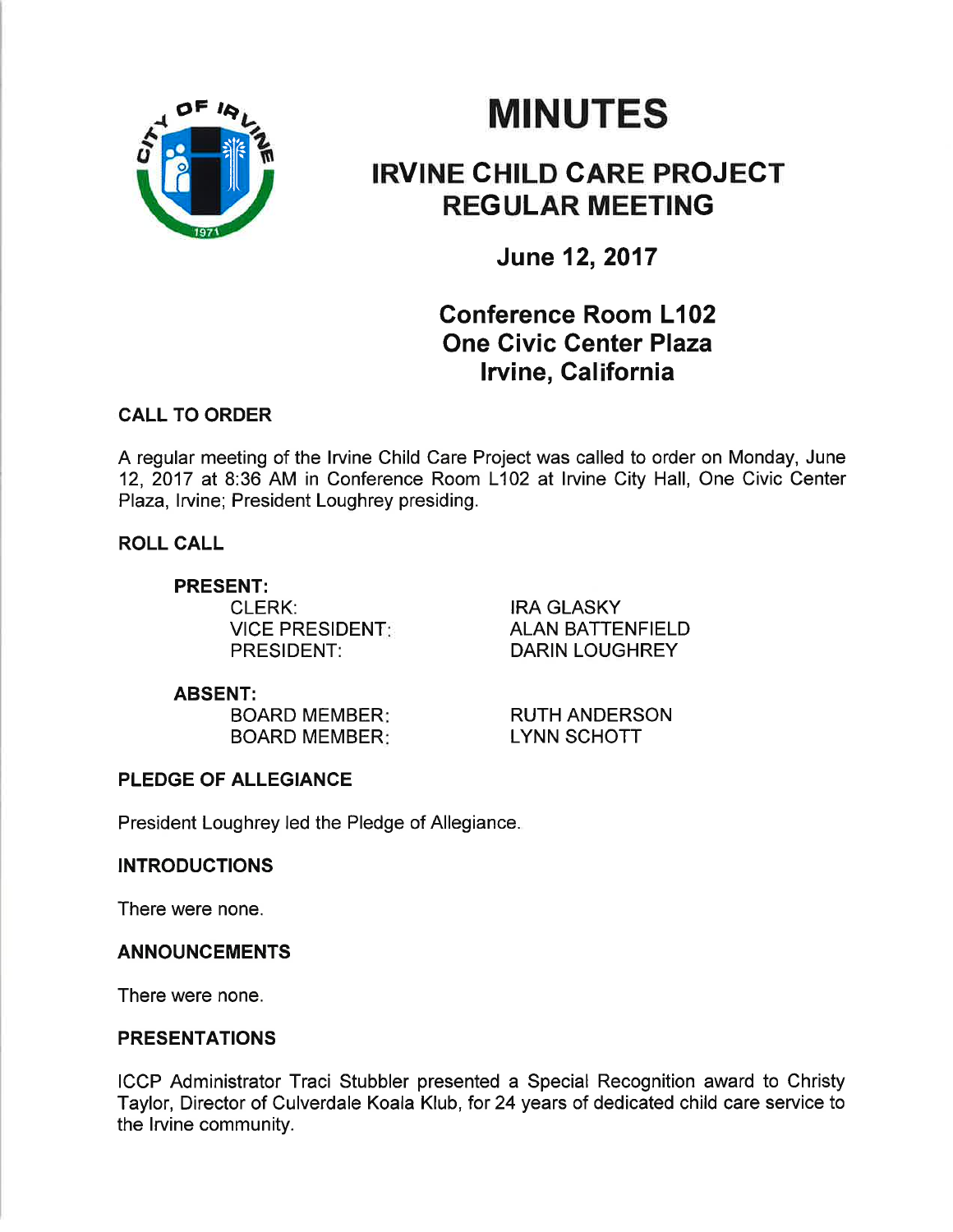#### ADDITIONS AND DELETIONS TO THE AGENDA

There were none.

#### PUBLIC COMMENTS

There were none.

#### CONSENT CALENDAR

Moved by Clerk Battenfield, seconded by Vice President Glasky and carried unanimously by members present to approve Consent Calendar items I through 12.

| Ayes:   | 3 | Battenfield, Glasky, Loughrey |
|---------|---|-------------------------------|
| Noes:   |   |                               |
| Absent: |   | Anderson, Schott              |

#### 1. APPROVAL OF IRVINE CHILD CARE PROJECT (ICCP} MINUTES

ACTION: Approved minutes of the lrvine Child Care Project regular meeting of May 8, 2017.

#### 2. WARRANT REQUEST - CHILD DEVELOPMENT CENTERS, INC.

ACTION: Approved payment of \$30,676.17 to Child Development Centers, Inc. for child care development services for April 1-30,2017.

#### 3. WARRANT REQUESTS - IRVINE CHILDREN'S FUND (ICF) SCHOLARSHIPS

ACTION: Approved payments for warrants totaling the amount of \$9,594.90 for ICF Scholarships during the month of April 2017.

- . \$3,714.00 to Rainbow Rising
- . \$1 ,282.75 to Kids Stuff
- . \$1,697.50 to Koala Klub
- \$2,690.65 to Child Development Centers, Inc.
- **S** 210.00 to Creekers Club<br>**S** 0.00 to Dolphin Club
- 0.00 to Dolphin Club

#### 4. WARRANT REQUEST - ICCP SCHOLARSHIPS

ACTION: Approved payments for warrants totaling the amount of \$330.00 for ICCP Scholarships during the month of April 2017.

- \$ 175.00 to Rainbow Rising
- 0.00 to Child Development Centers, Inc.  $\bullet$  \$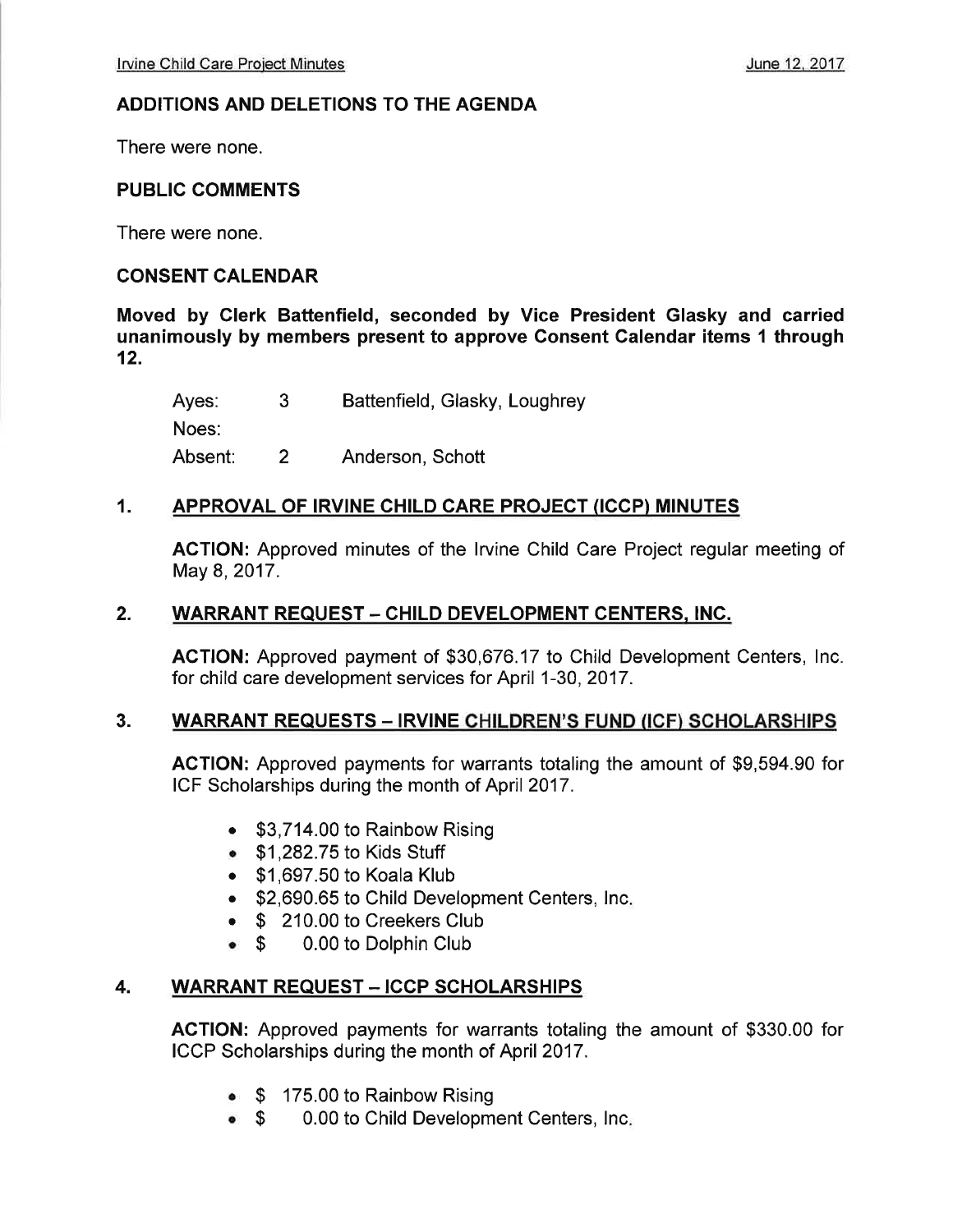- $\bullet$  S 0.00 to Dolphin Club
- $\bullet$  \$ 0.00 to Creekers Club
- $\bullet$  \$ 0.00 to Koala Klub
- $\bullet$  \$ 155.00 to Kids Stuff

#### 5. WARRANT REQUEST - IRVINE UNIFIED SCHOOL DISTRICT (IUSD)

ACTION: Approved payment of \$59,977.25 Io ICCP for Facilities and Financial Support Services, Utilities, Custodial Services, Custodial Equipment Amortization and payment for sale of IUSD-owned portables for the month of April 2017.

- **\$35,200.08 for Custodial Services**<br>• \$ 675.00 for Custodial Equip An
- 675.00 for Custodial Equip Amortization
- . \$10,589.42 for Payment of Portable Purchase
- $\bullet$  \$ 7,262.75 for Utilities
- . \$ 6,250.00 for Facilities & Financial Support

### 6. WARRANT REQUEST - CITY OF IRVINE

ACTION: Approved payment of \$20,452.08 to the City of lrvine for Program Administration, Grant Administration, and Supplies for the month of April 2017 .

- \$19,506.15 for Program Administration
- \$ 945.93 for Grant Administration<br>• \$ 0 for Supplies
- 0 for Supplies

### 7. WARRANT REQUEST - IUSD REHAB AND REPAIR CHARGE BACKS

AGTION: Approved payment of \$10,185.59 for ICCP Rehab and Repair charges and Work Order charge backs for January through April 2017.

#### 8. WARRANT REQUEST - IUSD

ACTION: Approved payment of \$340,854.20 to IUSD for the purchase of two portable buildings at Eastwood Elementary School.

#### 9. ICCP EXPENSES PAID BY IUSD

AGTION: Reviewed and accepted attached invoices in the total amount of \$34,829.53 paid by IUSD on behalf of ICCP.

#### 10. DEPOSIT OF SCHOLARSHIP FUNDS FROM ICF

AGTION: Authorized the deposit of funds from ICF into the appropriate account as follows:

|             | $\bullet$ \$16,206.02 |      | 01-005-712-00-8689 |
|-------------|-----------------------|------|--------------------|
| $\bullet$ S |                       | 0.00 | 01-005-712-00-8699 |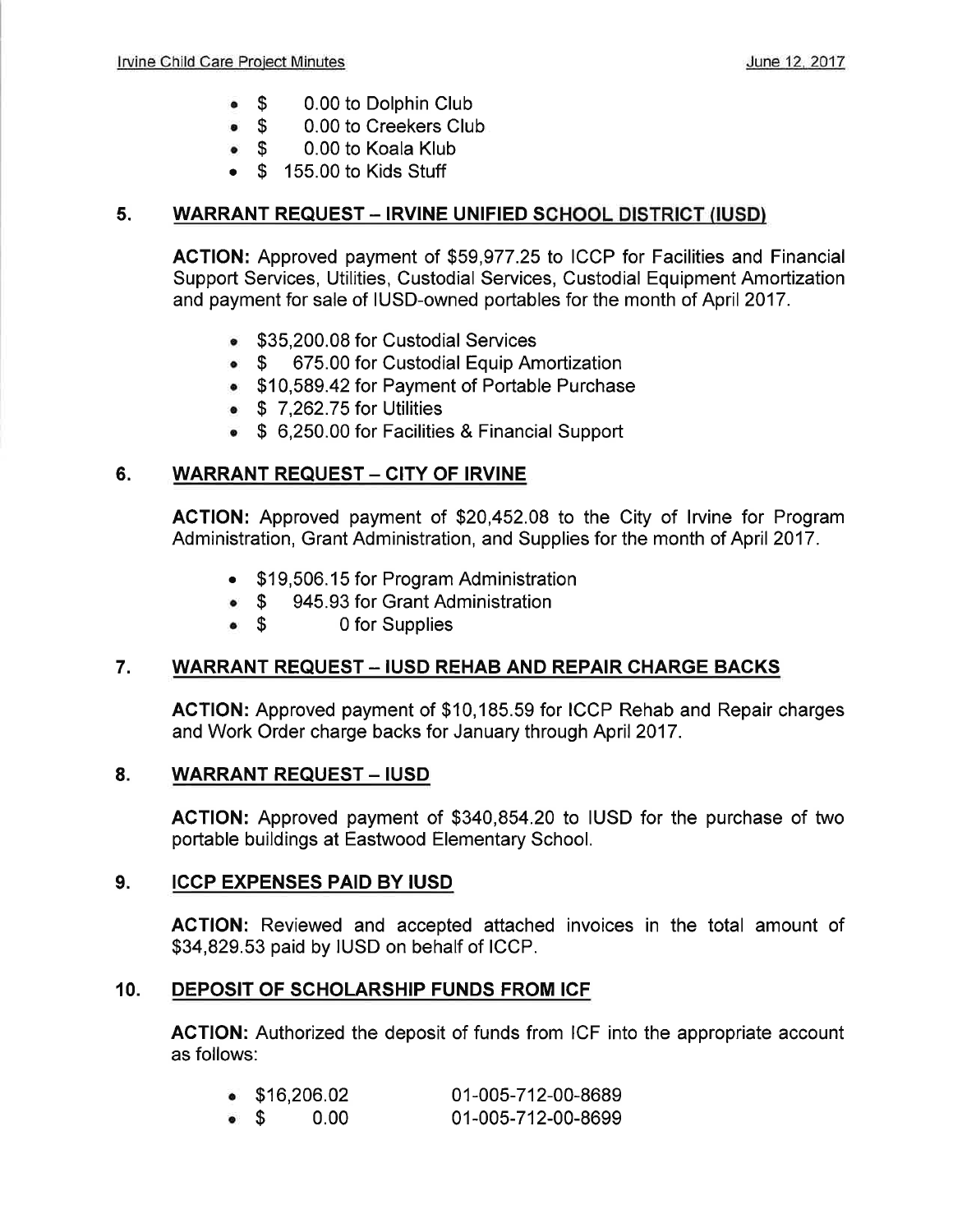#### 11. DEPOSIT OF STATE GRANT APPORTIONMENT

ACTION: Authorized the deposit of grant funds from the State Department of Education into the appropriate account as follows:

| $\bullet$ \$25,050.00 | 01-005-50100-8290 |
|-----------------------|-------------------|
| $\bullet$ \$11,505.00 | 01-005-50100-8290 |

. \$51,548.00 01-005-50100-8590

#### 12. RENEWAL OF MEMORANDUM OF UNDERSTANDING FOR ICCP USE OF PERMANENT CHILD CARE BUILDINGS AT BEACON PARK K-8 SCHOOL **CAMPUS**

ACTION: Authorized Board President Darin Loughrey to sign the Memorandum of Understanding for ICCP use of permanent child care buildings at the Beacon Park K-8 school campus for the time period July 1,2017 through June 30, 2018.

#### BOARD BUSINESS

#### 1. ICCP FISCAL YEAR 2016.17 GENERAL CHILD CARE AND DEVELOPMENT (CCTR) SCHOOL AGE GRANT PROGRAM SELF-EVALUATION

ICCP Administrator Stubbler presented the staff report and responded to Board inquiries.

Discussion included: process to track improvements; which providers are held to this self-evaluation standard; roles of ICCP staff.

AGTION: lnformation received.

#### ICCP PROPOSED GOALS FOR FY 20I7.18  $2.$

ICCP Administrator Stubbler presented the staff report and responded to Board inquiries.

ACTION: Moved by Vice President Glasky, seconded by Clerk Battenfield and carried unanimously by members present to approve ICCP proposed goals for FY 2017-18.

Ayes: Battenfield, Glasky, Loughrey 3

Noes:

Absent: Anderson, Schott 2

#### 3. ICCP PROPOSED BUDGET FOR FY 2017-18

IUSD Chief Financial Officer Fogarty presented the staff report and responded to Board inquiries.